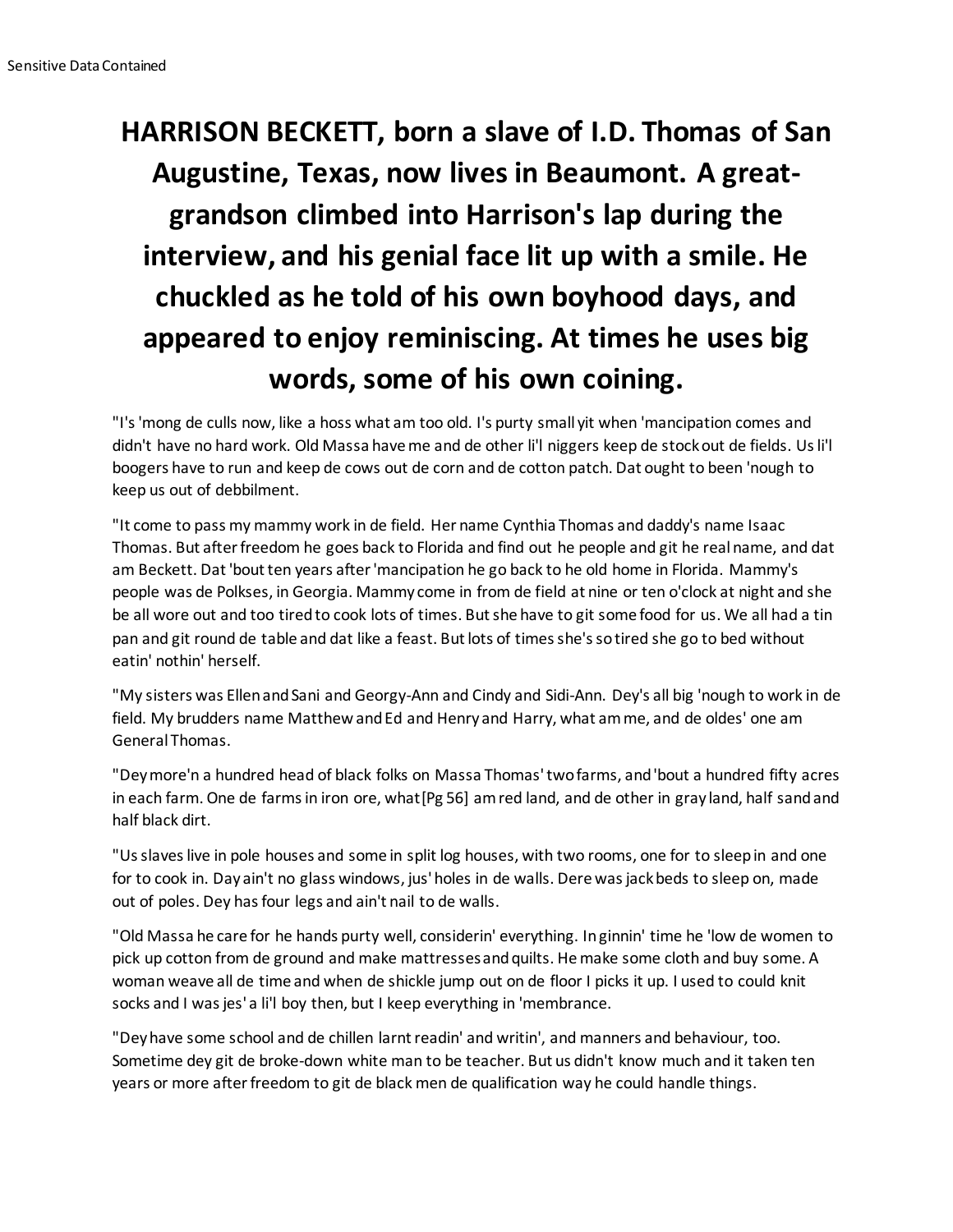"One time us boys git some watermillions out in de bresh and hit 'em or drap 'em to break 'em open. Dere come massa and cotch us not workin', but eatin' he watermillions. He tell my daddy to whip me. But lots of times when us sposed to mind de calves, us am out eatin' watermillions in de bresh. Den de calves git out and massa see dem run and cotch us.

"Old massa was kind and good, though. He have partiality 'bout him, and wouldn't whip nobody without de cause. He whip with de long, keen switch and it didn't bruise de back, but sho' did sting. When he git real mad, he pull up you shirt and whip on de bare hide. One time he whippin' me and I[Pg 57] busts de button off my shirt what he holdin' on to, and runs away. I tries to outrun him, and dat tickle him. I sho' give de ground fits with my feets. But dem whippin's done me good. Dey break me up from thievin' and make de man of me.

"De way dey dress us li'l nigger boys den, dey give us a shirt what come way down 'tween de knees and ankles. When de weather am too cold, dey sometimes give us pants.

"De white preachers come round and preach. Dey have de tabernacle like a arbor and cullud folks come from all round to hear de Gospel 'spounded. Most every farm have de cullud man larnin' to preach. I used to 'long to de Methodists but now I 'longs to de Church of Christ.

"Massa Thomas, he de wholesale merchant and git kilt in New Orleans. A big box of freight goods fall on him, a box 'bout a yard square on de end and six yards long. He's carryin' back some good for to make exchangement and dey pullin' up de box with pulley and rope and it fall on him. De New Orleans folks say it am de accidentment, but de rest say de rope am cut. One of massa's old friends was Lawyer Brooks. He used to firmanize de word.

"Massa have two boys, Mr. Jimmie and Li'l Ide and dey both goes to de war. Li'l Ide, he go up in Arkansas and dey say when dat first cannon busts at Li'l Rock, he starts runnin' and never stops till he gits back home. I don't see how he could do dat, 'cause Li'l Rock am way far off, but dat what dey say. Den de men comes to git 'serters and dey gits Li'l Ide and takes him back. Mr. Jimmie, he didn't break de ranks. He stood he ground.

"Mammy and dem tell me when war am over de boss and he wife, dey calls[Pg 58] de slaves up in de bunch and tells 'em, 'You's free as I is. Keep on or quit, if you wants. You don't have to stay no further, you's free today.' Dat near June 19th, and all of 'em stays. Massa say, 'Go 'head and finish de crop and I feed you and pay you.' Dey all knowed when he kilt de hawgs us git plenty of meat. Dat young massa say all dat, 'cause old massa done git kilt.

"It's at Panola County where I first hears of de Klux. Dey call dem White Caps den. Dey move over in Panola County and ranges at de place call Big Creek Merval by McFaddin Creek. Dey's purty rough. De landowners tell dey niggers not to kill de White Caps but to scare dem 'way. At night dey come knock and if you don't open it dey pry it open and run you out in de field. Dey run de niggers from Merryville round Longview. Dey some good men in de Klux and some bad men. But us work hard and go home and dey ain't bother us none.

"Dey used to be a nigger round dere, call Bandy Joe. He git kilt at Nacogdoches fin'ly. He could turn into anything. De jedge of he parish was Massa Lee and he say dey ought let Bandy Joe live, so dey could larn he art. Dey done try cotch him de long time, and maybe be holdin' him and first thing they know he